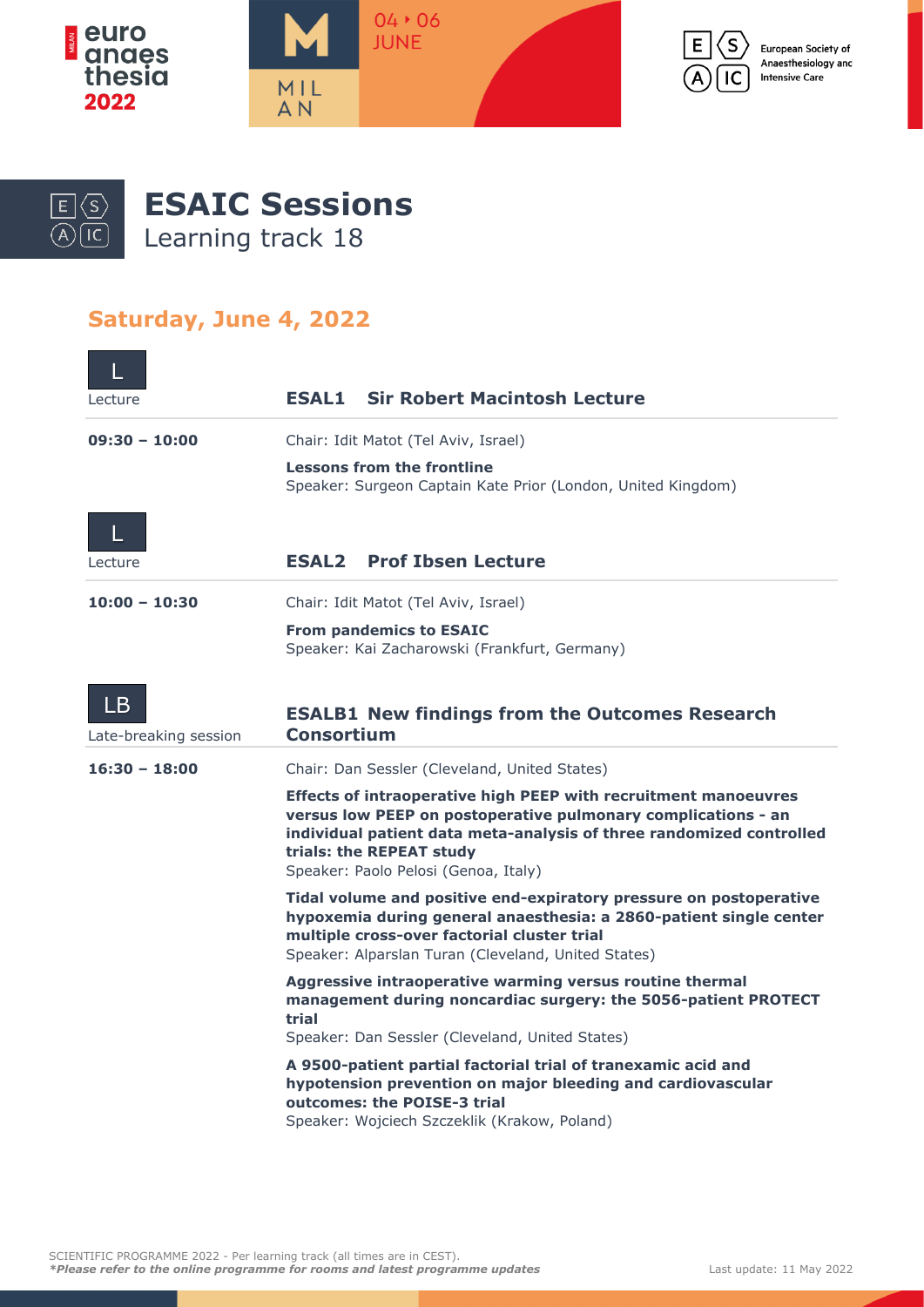





European Society of Anaesthesiology and **Intensive Care** 





**ESALT1 Meet-the-Editors-in-Chief** Lightning Talk *Session organised by the European Journal of Anaesthesiology (EJA)*

**17:30 – 18:30** Chair: Marc Samama (Paris, France)

**How to select the appropriate journal?** Speaker: Thomas Scheeren (Groningen, Netherlands)

**Spin: It's making me dizzy** Speaker: Evan Kharasch (Durham, United States)

**Rejection: wherefore and what next?** Speaker: Hugh Hemmings (New York, United States)

**How ethical is the fact that a study is never published?** Speaker: Stephan Schwarz (Vancouver, Canada)

**Becoming a reviewer** Speaker: Andrew Davidson (Parkville, Australia)

**Discussion**

## **Sunday, June 5, 2022**

| Symposium       | <b>ESAS2</b> New guidelines of the ESAIC<br>Session organised by the ESAIC Guidelines Committee         |
|-----------------|---------------------------------------------------------------------------------------------------------|
| $08:15 - 09:15$ | Chair: Peter Kranke (Würzburg, Germany)                                                                 |
|                 | <b>Paediatric fasting guideline</b><br>Speaker: Peter Frykholm (Uppsala, Sweden)                        |
|                 | Cardiac arrest in the perioperative setting<br>Speaker: Jochen Hinkelbein (Cologne, Germany)            |
|                 | <b>Focused statement on cardiac biomarkers</b><br>Speaker: Michelle Chew (Linkoping, Sweden)            |
|                 | Regional anaesthesia in patients on antithrombotic drugs<br>Speaker: Sibylle Kietaibl (Vienna, Austria) |
|                 | <b>Discussion</b>                                                                                       |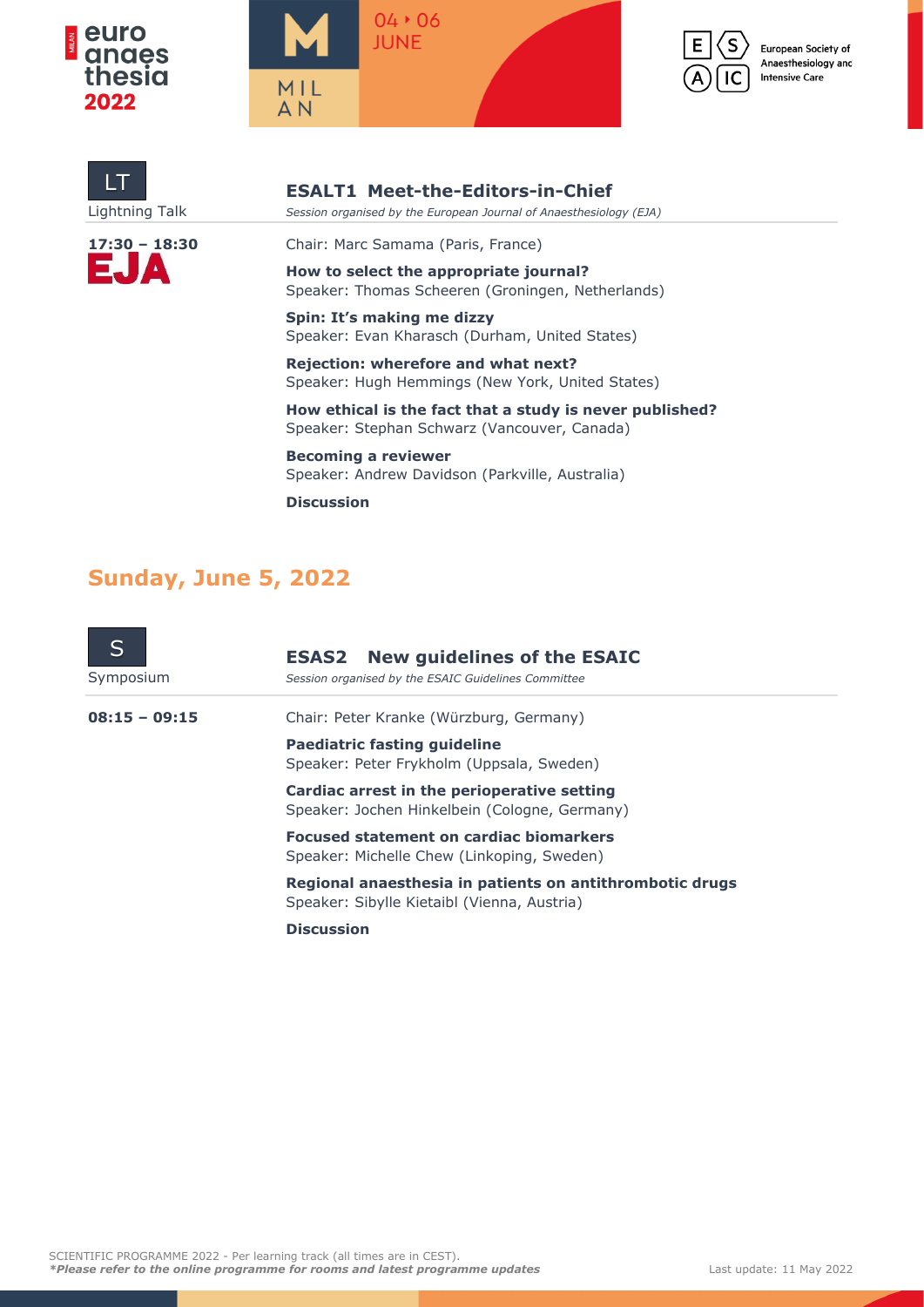

S



**ESAS3 EJA symposium**

Symposium *Session organised by the European Journal of Anaesthesiology (EJA)*



S

IC

European Society of Anaesthesiology and **Intensive Care** 

| $14:00 - 15:00$   | Chair: Marc Van de Velde (Leuven, Belgium)                                                                                                                               |
|-------------------|--------------------------------------------------------------------------------------------------------------------------------------------------------------------------|
| EJA               | Our project and the new editorial policies for the EJA and the new<br><b>EJAIC</b><br>Speaker: Charles Marc Samama (Paris, France)                                       |
|                   | Apart a prospective randomised double-blind design, are there other<br>ways to make good clinical research?<br>Speaker: Malachy O. Columb (Manchester, United Kingdom)   |
|                   | How to consistently and rapidly read, interpret and review an article?<br>Speaker: Patrice Forget (Aberdeen, United Kingdom)                                             |
|                   | <b>Discussion</b>                                                                                                                                                        |
| PC                |                                                                                                                                                                          |
| Prize Competition | <b>Best Abstract Prize Competition</b><br><b>BAPC</b>                                                                                                                    |
| $14:00 - 16:00$   | Chair: Barak Cohen (Tel Aviv-Yafo, Israel)<br>Jury: Daniela Ionescu (Cluj Napoca, Romania)<br>Jury: Ulrike Stamer (Bern, Switzerland)                                    |
|                   | Changes in platelets morphology and functions in massive trauma<br>patients: prospective cohort observational study<br>Presenter: Olha Filyk (Lviv, Ukraine)             |
|                   | A prospective study on complications of paediatric midline catheters<br>Presenter: Åsa Östlund (Stockholm, Sweden)                                                       |
|                   | Maintenance over time of the effect produced by esmolol on the<br>structure of coronary arteries<br>Presenter: Raquel Martín-Oropesa (Madrid, Spain)                     |
|                   | Beyond postoperative analgesia: PENG block for speed positioning in<br>spinal anesthesia - a case report<br>Presenter: Raquel Lie Okoshi (São Bernardo do Campo, Brazil) |
|                   | Pain with Movement after Hepatic Resection: a randomized trial of<br>Epidural Patient Controlled Analgesia versus Intravenous Patient<br><b>Controlled Analgesia</b>     |
|                   | Presenter: Vittoria Arslan-Carlon (New York, United States)                                                                                                              |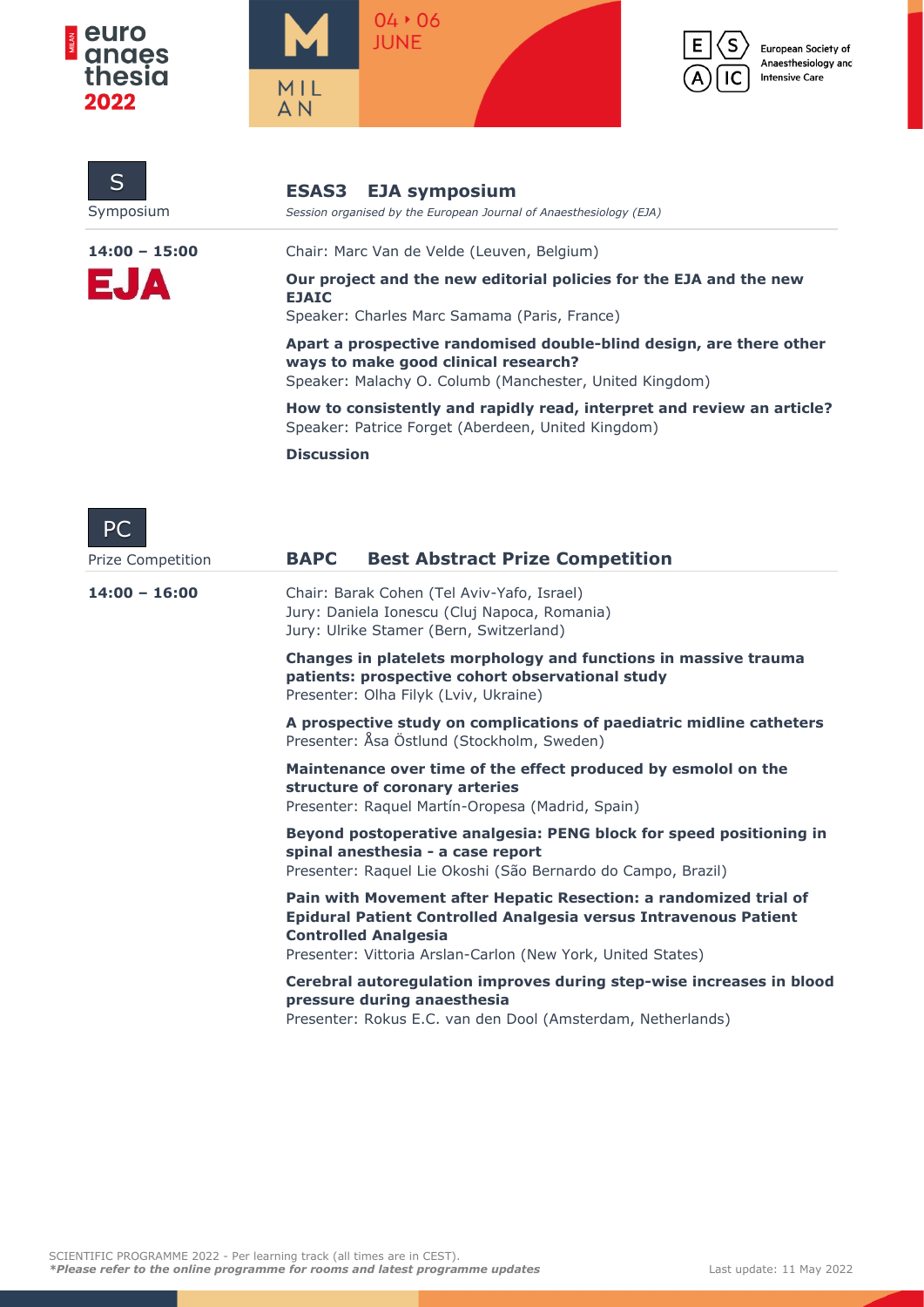

| $\mathsf{S}$<br>Symposium | <b>ESAS4</b> Prof. Andreas Hoeft Research Session                                                                                                                                            |
|---------------------------|----------------------------------------------------------------------------------------------------------------------------------------------------------------------------------------------|
| $15:15 - 16:15$           | Chair: Wolfgang Buhre (Maastricht, Netherlands)                                                                                                                                              |
|                           | Genomic in anaesthesia<br>Speaker: Philip Hopkins (Leeds, United Kingdom)<br>Speaker: Ruth Landau (New York, United States)                                                                  |
| P<br>Panel Discussion     | <b>ESAP1</b> How to deal with New Publishing Phenomena:<br>from pre-print depositories for rapid publication to<br>predatory publishing<br>Session organised by the ESAIC Research Committee |
| $15:15 - 16:15$           | Chair: Charles Marc Samama (Paris, France)<br><b>Panel</b><br>Speaker: Andrea Cortegiani (Palermo, Italy)<br>Speaker: Rupert Pearse (London, United Kingdom)                                 |

## **Monday, June 6, 2022**

|                 | <b>ESAS5</b> ESAIC guidelines: tools to help clinical<br>decision-making                                                                                                     |
|-----------------|------------------------------------------------------------------------------------------------------------------------------------------------------------------------------|
| Symposium       | Session organised by the ESAIC Guidelines Committee                                                                                                                          |
| $09:30 - 10:30$ | Chair: Peter Kranke (Würzburg, Germany)                                                                                                                                      |
|                 | Clinical quidelines: how to use them?<br>Speaker: Arash Afshari (Copenhagen, Denmark)                                                                                        |
|                 | All about GRADE (Grading of Recommendations, Assessment,<br>Development and Evaluations) for the busy clinician<br>Speaker: Carolina Soledad Romero García (Valencia, Spain) |
|                 | Guidelines implementation – The missing link?<br>Speaker: Dan Longrois (Paris, France)                                                                                       |
|                 | <b>Discussion</b>                                                                                                                                                            |